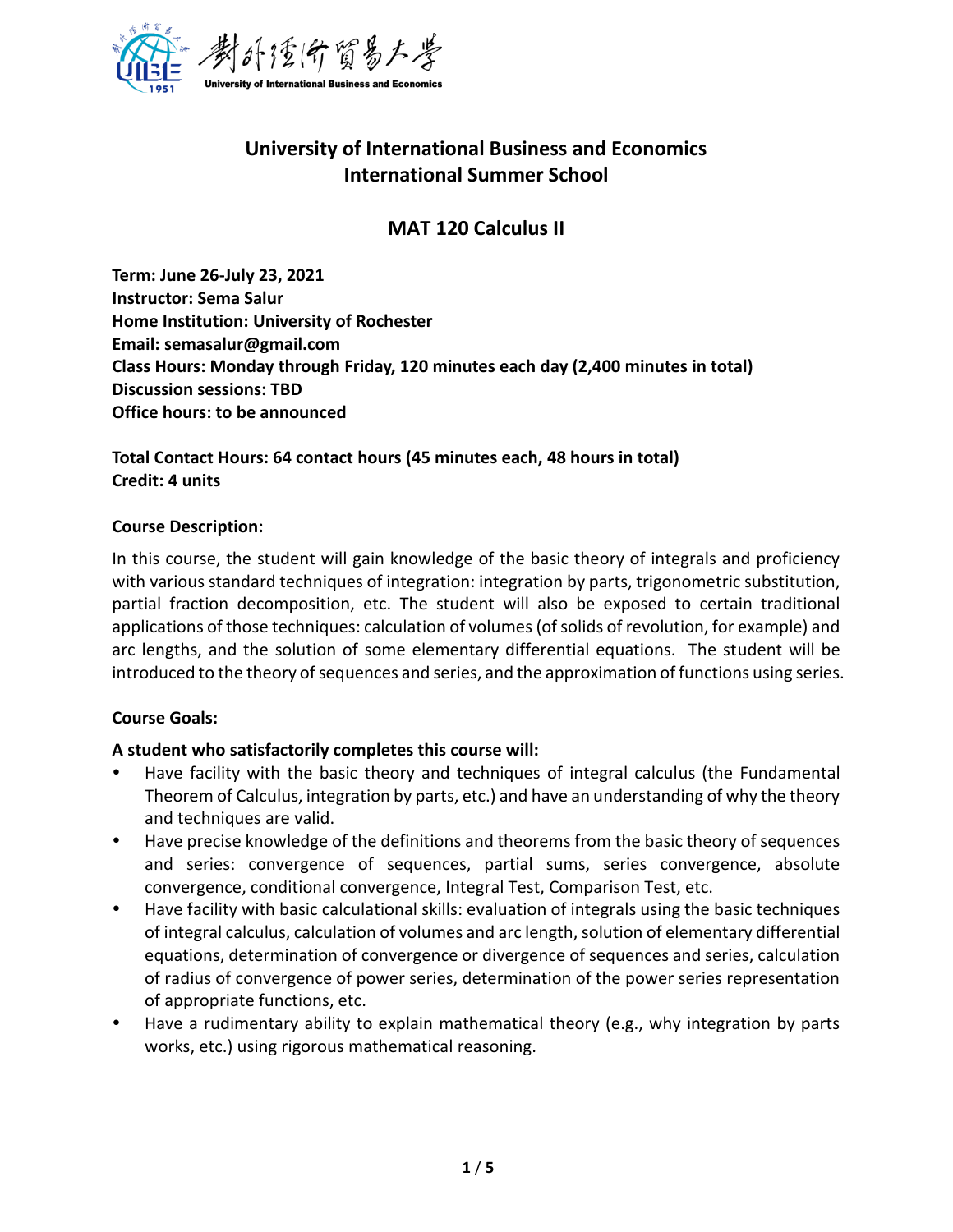

## **Required Text:**

Stewart, James. Single Variable Calculus: 8th edition with ISBN 978-1-285-74062-1

#### **Prerequisites:**

The course is based on Calculus I or its equivalent. Students are expected to know basic concepts of calculus for functions of a single real variable. They include: basic elementary functions and their properties, differentiation and geometrical significance of the derivative, definite and indefinite integrals, Fundamental Theorem of Calculus, indefinite integrals of basic elementary functions.

## **Attendance policy:**

Summer school is very intense and to be successful, students need to attend every class. Occasionally, due to illness or other unavoidable circumstance, a student may need to miss a class. A medical certificate is required to be excused. Any absence may impact on the student's grade. Arriving late or leaving early will count as a partial absence. If a student is missing less than a point for a better grade, the better grade will be given, provided the student had no unexcused absences during the course.

## **Grading Policy:**

There will be one midterm and a final exam in this class. All exams will be closed-book. No notes, calculators, or other electronic devices will be allowed.

The course grades will be calculated based on the following percentages:

- Homework: 30%
- Midterm: 30%
- Final Exam: 40%

The final exam will be cumulative. There will be no make-up exams.

## **Grading Scale:**

Assignments and examinations will be graded according to the following grade scale:

|    | 90-100    |    | 72-74    |
|----|-----------|----|----------|
| А- | 85-89     |    | 68-71    |
| B+ | 82-84     | л. | 64-67    |
|    | 78-81     |    | 60-63    |
| В- | $75 - 77$ |    | below 60 |

#### **Class Rules:**

All academic work should be done with the high level of honesty and integrity. Academic misconduct of any kind may result in a grade penalty or the assignment of a failing grade.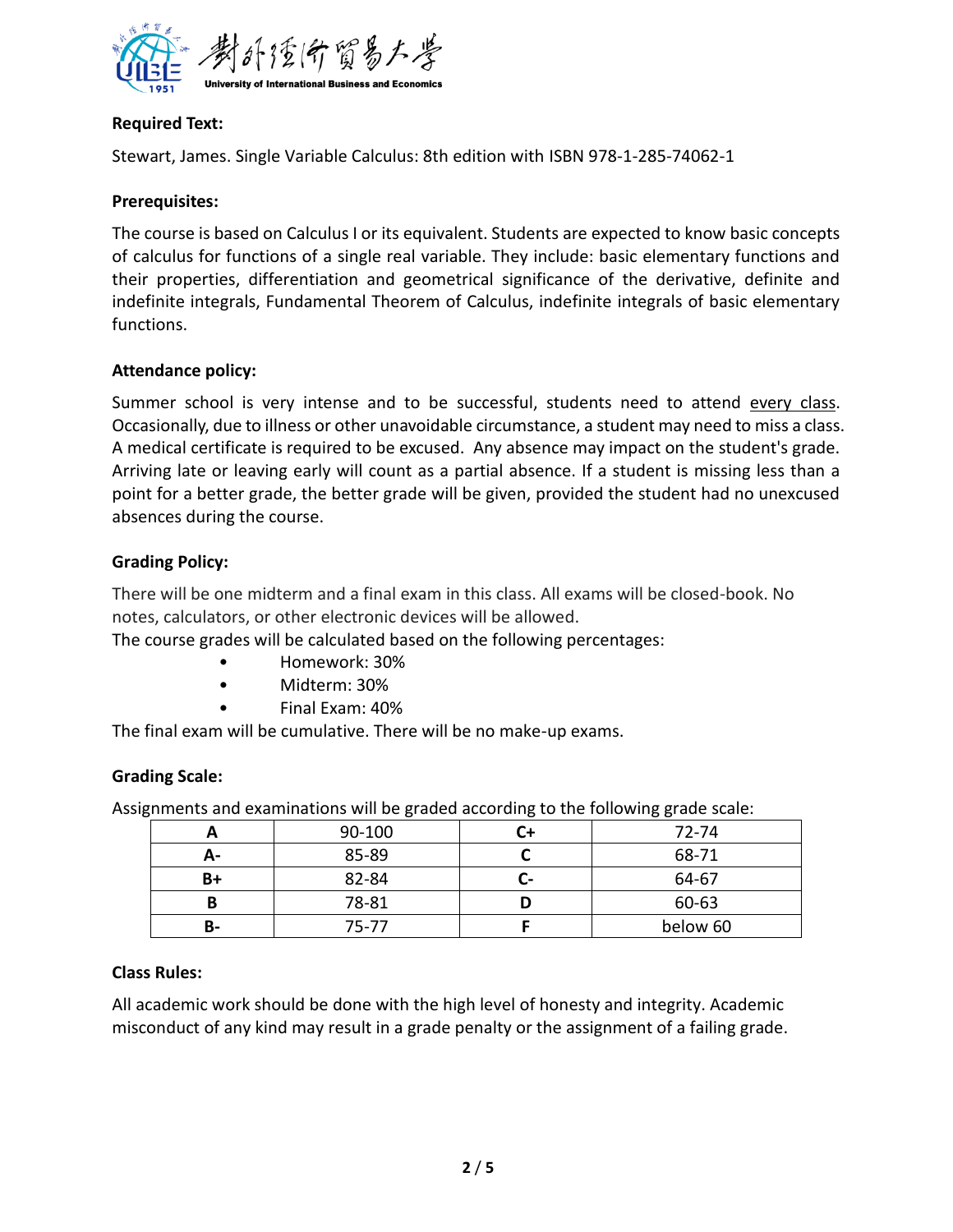

#### **Course Schedule:**

#### **Week 1 Assignment**

The Fundamental Theorem of Calculus 4.3: 3, 7, 9, 11, 13, 19, 25, 29, 39, 49 The Substitution Rule 4.5: 3, 5, 7, 11, 17, 25, 37, 39, 41, 47 Areas between Curves 5.1: 1, 3, 5, 7, 13, 17, 21, 27, 29, 31 Volumes 5.2: 1, 3, 5, 7, 9, 11, 13, 15, 17, 19, 21 Volumes by Cylindrical Shells 5.3: 3, 7, 9, 11, 13, 15, 17, 19, 21, 29 Applications to Physics, Work 5.4: 1, 3, 5, 7, 11, 13, 15, 17, 21, 25 Average Value of a Function 5.5: 1, 3, 5, 7, 9, 11, 13, 15, 17, 19 Discussion hours on Saturday

## **Week 2**

#### **Assignment**

Integration by Parts 7.1: 5, 7, 9, 11, 15, 17, 19, 21, 29, 37 Trigonometric Integrals 7.2: 3, 5, 11, 15, 19, 21, 23, 33, 45, 49 Trigonometric Substitution 7.3: 3, 5, 9, 11, 13, 19, 21, 23, 27, 29 Integration of Rational Functions by Partial Fractions 7.4: 5, 7, 9, 11, 15, 23, 27, 31, 39, 41 Strategy for Integration 7.5: 3, 11, 17, 23, 27, 35, 43, 49, 61, 63 Improper Integrals 7.8: 1, 5, 7, 9, 11, 13, 21, 25, 27, 37 Arc Length 8.1: 3, 9, 11, 13, 17, 19, 21 Discussion hours on Saturday

# **Week 3**

#### **Assignment**

Midterm: Monday, July 12 Area of a Surface of Revolution 8.2: 3, 5, 7, 9, 11, 15 Curves Defined by Parametric Equations 10.1: 1, 5, 7, 9, 11, 15, 19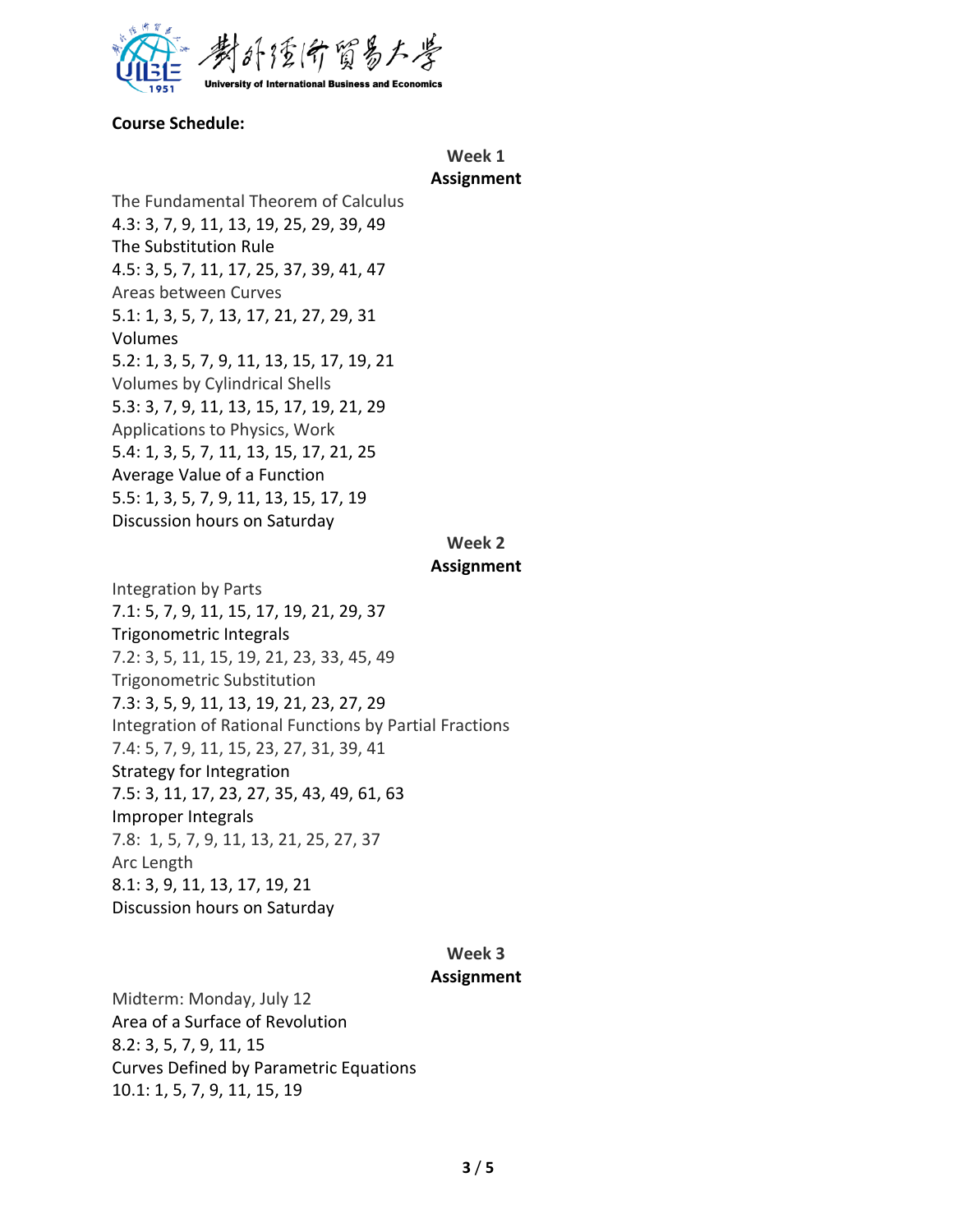

Calculus with Parametric Curves 10.2: 1, 3, 5, 7, 9, 11, 17 Polar Coordinates 10.3: 1, 3, 5, 7, 9, 11, 15, 17, 21, 29 Areas and Lengths in Polar Coordinates 10.4: 3, 7, 11, 13, 19, 23, 27, 29, 37, 39 **Sequences** 11.1: 3, 5, 7, 11, 15, 23, 25, 29, 31, 37 Series 11.2: 7, 15, 17, 19, 21, 25, 29, 22, 37, 43 The Integral Test 11.3: 3, 5, 7, 9, 11, 15, 17, 19, 21, 23, 25 Discussion hours on Saturday

#### **Week 4 Assignment**

The Comparison Tests 11.4: 3, 5, 7, 9, 11, 15, 17, 19, 21, 25, 29 Alternating Series 11.5: 3, 5, 9, 11, 19, 23, 25, 27, 29, 31, 33 Absolute Convergence, Ratio Test and Root Test 11.6: 3, 5, 7, 9, 11, 15, 17, 19, 21, 23, 25, 27, 29 Strategy for Testing Series 11.7: 1, 3, 5, 7, 9, 11, 13, 15, 17, 19, 21, 23, 25, 33, 37 Power Series 11.8: 3, 5, 7, 9, 11, 13, 15, 17, 19, 21, 23, 25 Representation of Functions as Power Series 11.9: 3, 5, 7, 9, 11, 15, 17, 19 Taylor and MacLaurin Series 11.10: 5, 11, 21, 35, 53, 61 Final Exam: Friday July 23. Course Wrap up on Sat, July 24

#### **General Comments:**

1. In order to train your minds in mathematical thinking, much of lecture will consist of the "Socratic Method" of questioning. Even if silently, do try to puzzle out the answers. An analogy: the lecture should be a "mental exercise" class. Knowledge cannot be given: it must be stolen. Engage your mind.

2. Many problems will not be solvable at first (or second) viewing. Be patient: clarify any unknown concepts, try to reduce the problem, brainstorm to unearth possibly relevant concepts, and follow your intuition. It may help to, after a period of hard work, put the problem away. Do not worry if you cannot do every problem: what is important is that you try.